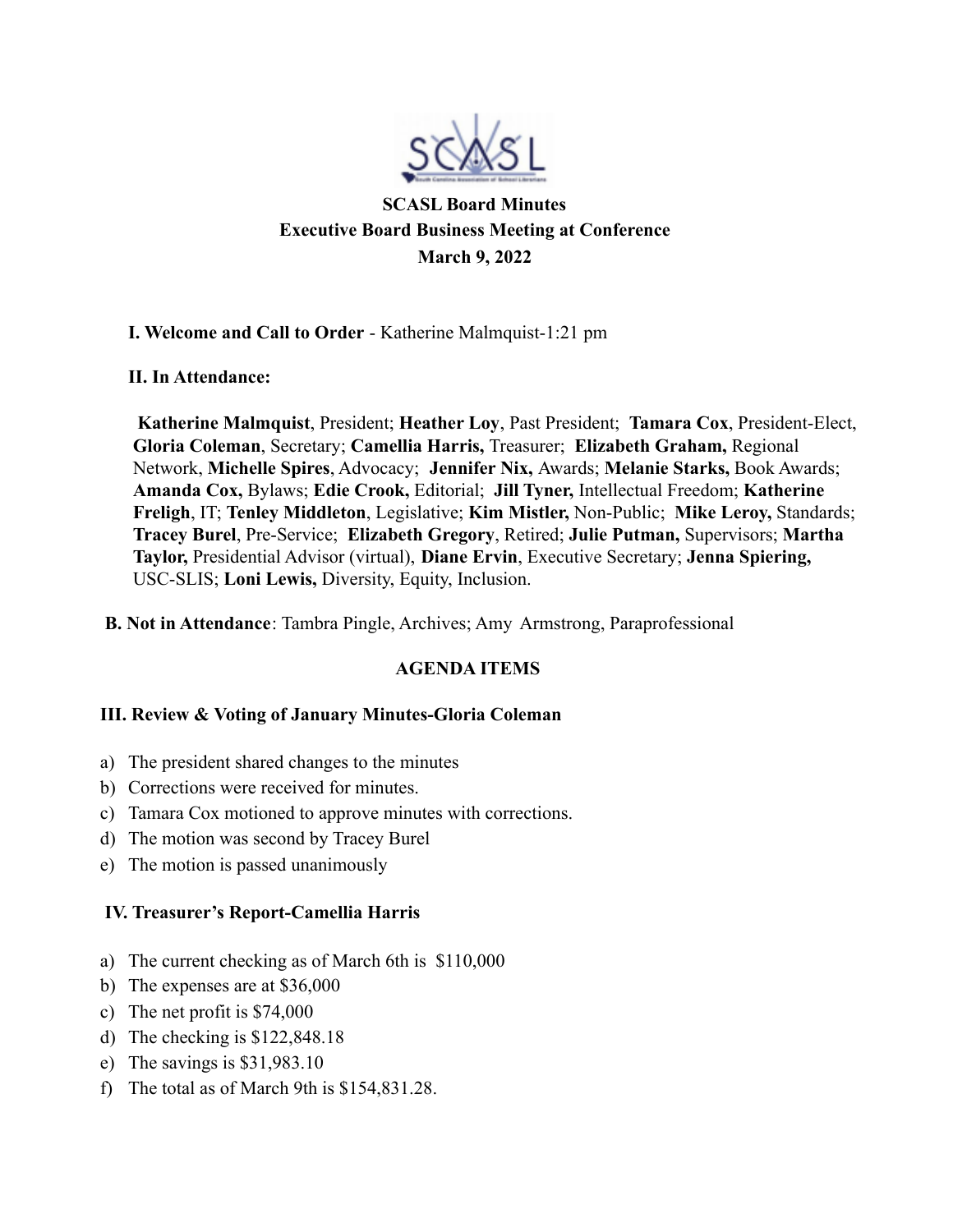#### **V. - Executive Secretary's Report-Diane Ervin**

- a) There are 473 people registered for the conference.
- b) There are 65 guests, for a total of 538 people attending the conference.
- c) The membership is currently at 780.

### **VI. - Past President Report-Heather Loy**

- a) Heather is asking for assistance with finding a conference venue, please email her.
- b) The Greenville contract had a February date, but they fixed it. They do have a March date. They also sent quotes for hotel rates. She did not get a quote from the Hyatt hotel and has not heard from them.

### **VII. - President's Report-Katherine Malmquist**

- a) Katherine reported on Zoom vs. GoToMeeting for the SCASL license.
- b) According to the surveys, most of the board does not care which company we use. Zoom is easy to use.
- c) There is a \$20 cost difference for the license.
- d) Katherine had two concerns 1. The Zoom contact has been uncommunicative 2. The meeting rooms in GoToMeeting have a limit of 250 and Zoom's limit is 100.
- e) Katherine will continue to contact Zoom to see if they will offer SCASL a discount
- f) Katherine will see if she can get other sponsors to help with costs.
- g) The discussion was tabled until further information, which will be sent to the board via email for input.
- h) The AASL Commendation will be presented for The Greenville Drive at one of the games.
- i) The AASL Commendation form has been added to the Messenger to ask members to make a nomination. A form will appear on the website and be added to the Listserv as well.
- j) The next meeting date is May 7th. It will be virtual. No one had objections to the date.
- k) SCASL's pre-con for the IASL conference will be July 11th. Katherine needs suggestions for speakers. Ida Thompson's name was given as a suggestion for the speaker.
- l) Katherine is working on virtual visits that show how schools handle things.
- m) ALA is in June in Washington, DC. Currently, the plan is for Katherine, Tamara, and the president-elect to attend. The early bird registration is in March.

# **VIII.- Conference Update-Tamara Cox**